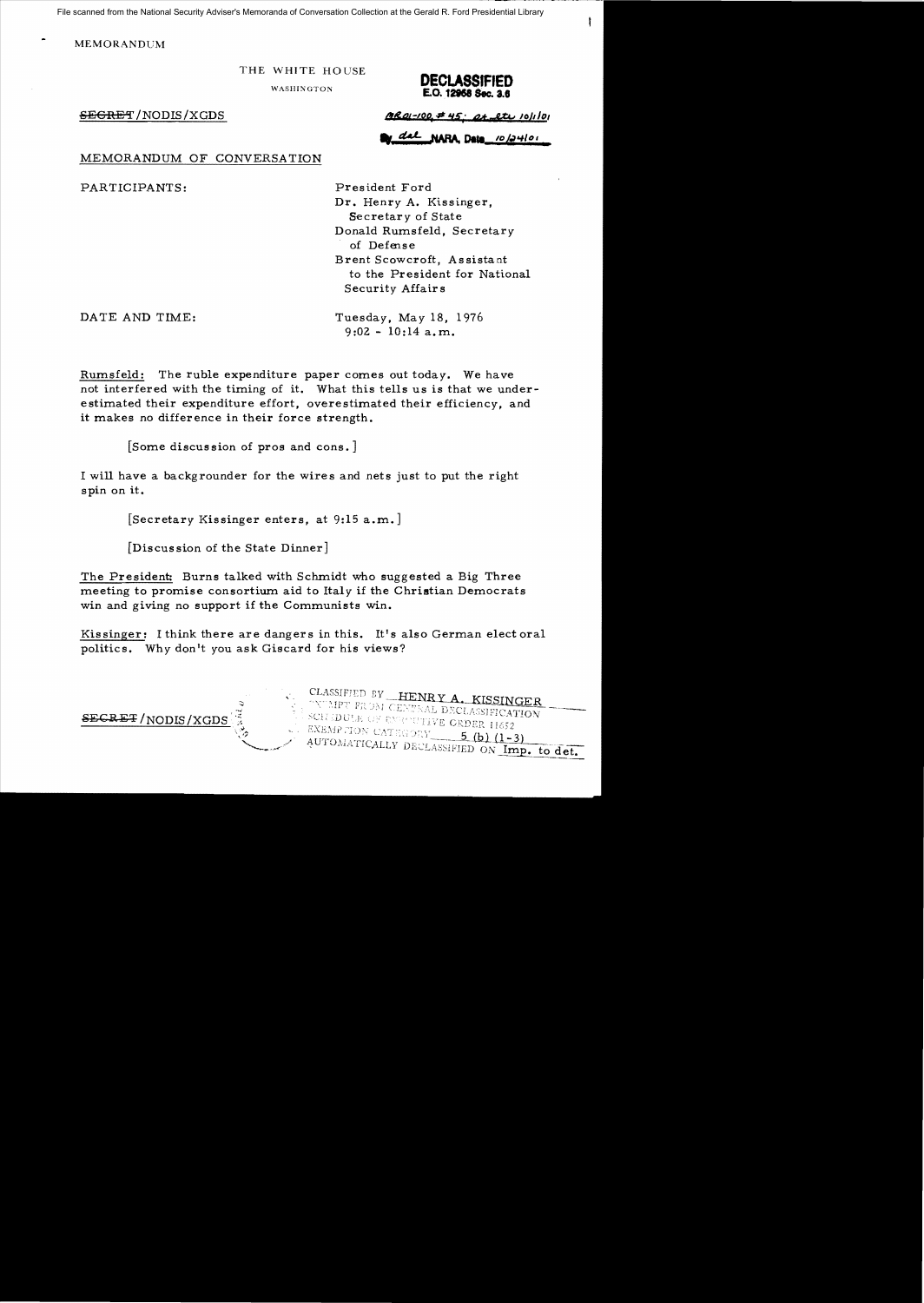## SECRET/NODIS/XGDS

The President: The Vice President also raised the is sue of exchange support for the Italians.

Scowcroft: I am having the economic people look at the Italian need and what to do.

Kis singer: I think the only thing which will sell Giscard is North-South relations.

> [Some discus sion of Rambouillet II. It was agreed the Weekend of 26 June was the best. ]

The President: How about having Canada at Rambouillet II? Trudeau is apparently going to raise natural gas prices.

Kissinger: I have authorized a sharp note for Enders to deliver.

Scowcroft: Trudeau would like to come down here for dinner.

The President: I think we should be tough. We don't have to push for them in Rambouillet II. If they will be reasonable, we can have him down here.

Kis singer: I will see Mac Eachen this week. I will pressure him at least to delay it past June 8.

The President: Let's work on it.

Kissinger: Giscard might raise the idea of sending French troops into Lebanon. The problem is that this could be a cover for Syrian intervention, which would drive the Israelis wild. If they went in, I would ask for specific guarantees that the forces will get out. I wouldn't turn Giscard down, but those are the problems in it.

Rumsfeld: What is going on in Jordan?

Kissinger: The problems started when we didn't push the Israelis hard enough in '74 and then came Rabat. Then came the Hawk deal, and Hussein decided he had to move toward Syria. I think the King will be overthrown. Rifai probably wants to be the first President of Jordan.

Rumsfeld: I was going to the Middle East in July.

SECRET / NODIS / XGDS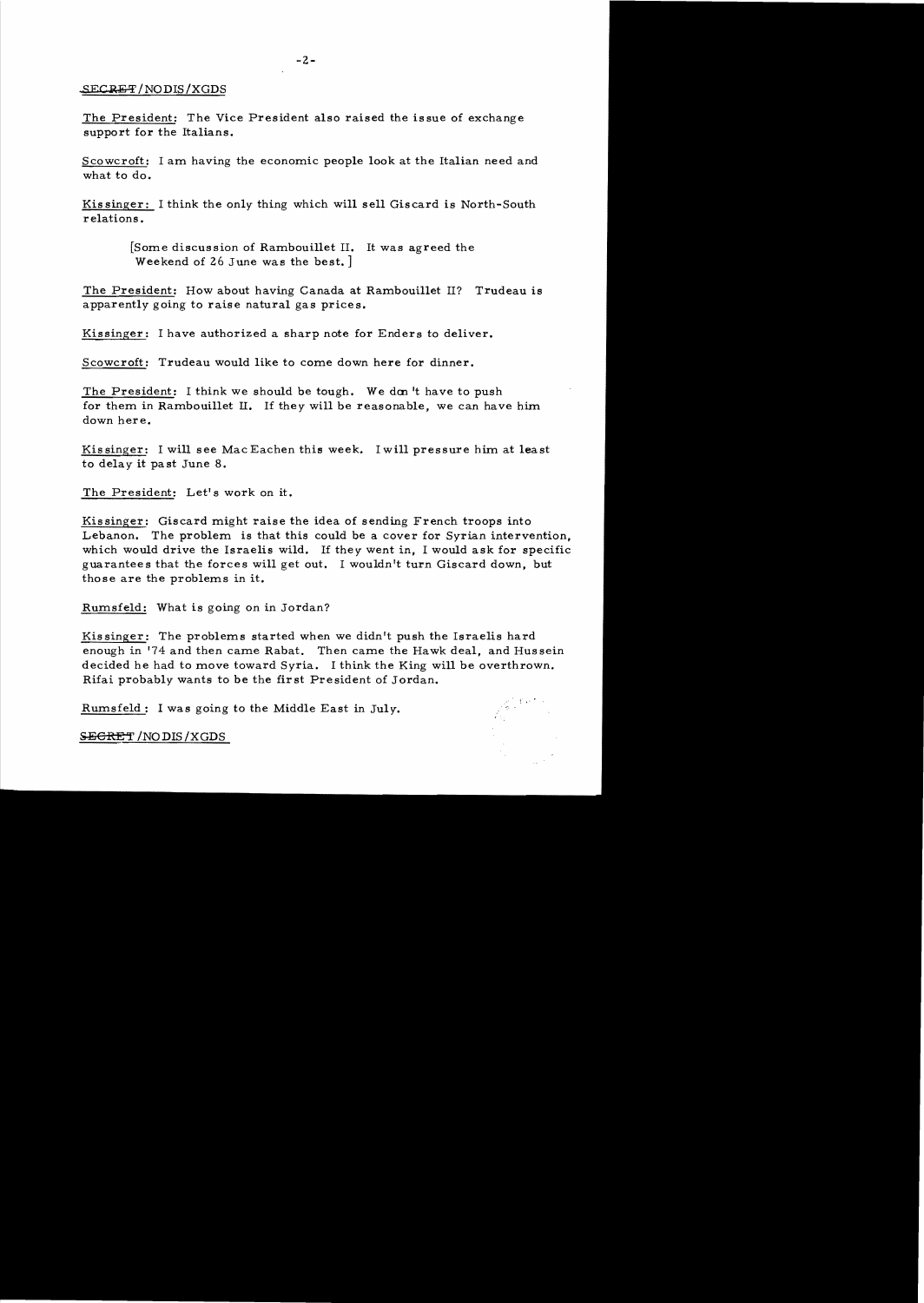Kis singer: I think you should and you should also go to Kinshasa.

[Discussion of Rumsfeld trip. Agreed he would go to Africa rather than Clements. ]

I have some problem with your going to the Middle East. Especially Egypt, where the last thing we need is Lynn telling the Egyptians how inefficient they are.

The President: We can program Lynnto behave.

Rumsfeld: SALT. We are drafting a proposed letter to Brezhnev. We will circulate it and then have a meeting.



 $SECREF/NODIS/XGDS$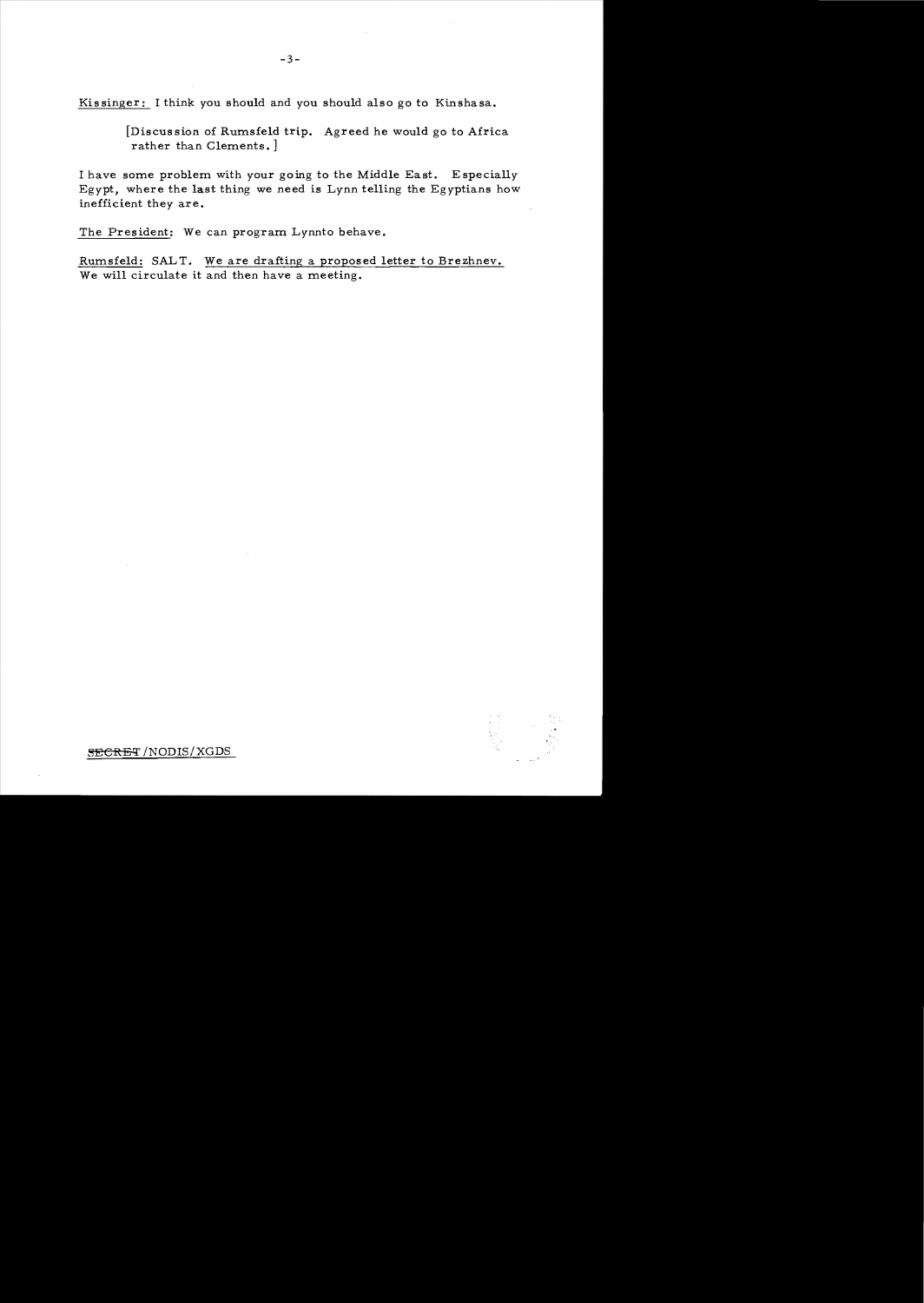$\sqrt{2}$  $P/K/R$  $16$  km  $16$ K The rule youththis paper commy out they we has not interpend is/c tring of it. What This Corls no is that are understanded train effect, arrestoinental Their effection, + makes was diff in their foca strongth. (Sous direction 8 por cour) Luirille basse bortogrommelle fin cinier o vite part  $(K$  entire) (Dienssin of Bent Dinner) P Bernus Tolked us Schwadt who suggested a hig 3 writes to province consortion and if a CD's comme to vive scapport if a conste cinq. K I think there are doingers in this - also Com electrical politics. Why don't you seek Cerecant for his mens. P The UP also carech a since of x change suggest for a forming S 2 em having a sur people look at a Flatenin weed a when to do K Stanich could thing which will see Circul is N-S ulatrius. (Some derussion of Ram II) How out Emate at Robert ? June coppeed ent) gos pries. B & Ama crithrigil assien juste fortule. clurio S Templeau avanté titre à avec dum sur for chris P I think me should be tomp , we don't bank post for them in Rame IT. If they will be recently DECLASSIFIED AUTHORITY for mal 01-100#45, 50. th 10/1/01 BY  $\frac{1}{2}$  NLF, DATE  $\frac{2}{2}$